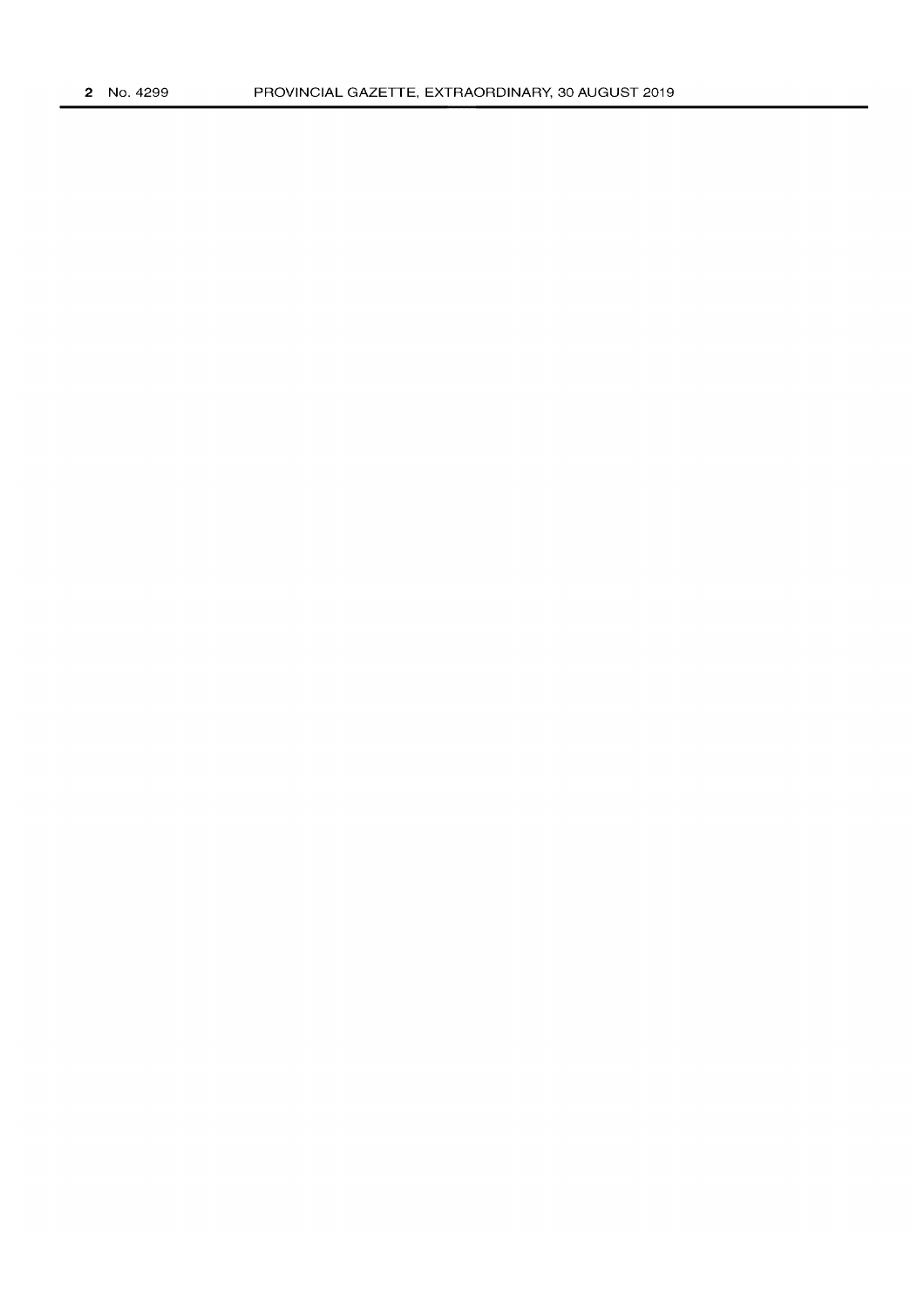## **CONTENTS**

|            |                                                                                                       | Gazette<br>No. | Page<br>No. |
|------------|-------------------------------------------------------------------------------------------------------|----------------|-------------|
|            | LOCAL AUTHORITY NOTICES . PLAASLIKE OWERHEIDS KENNISGEWINGS                                           |                |             |
| 205<br>206 | Eastern Cape Liquor Act (10/2003): Notice of lodgement of applications for transfer of certificate of | 4299           |             |
|            |                                                                                                       | 4299           |             |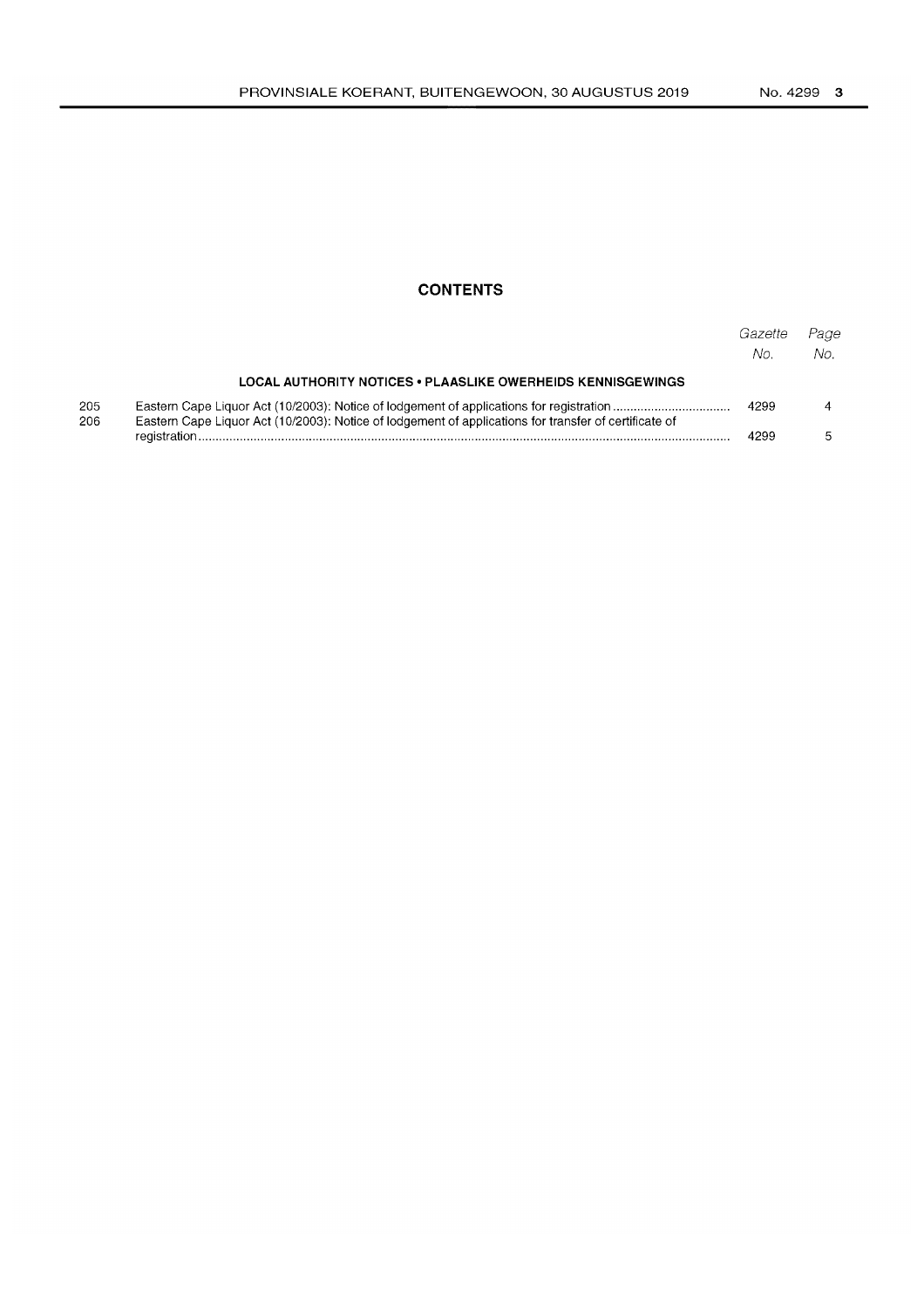# LOCAL AUTHORITY NOTICES • PLAASLIKE OWERHEIDS KENNISGEWINGS

## LOCAL AUTHORITY NOTICE 205 OF 2019

1. CM3 [Reg 4 (1)

#### EASTERN CAPE LIQUOR ACT, 2003 (Act No. 10 of 2003) NOTICE OF LODGEMENT OF APPLICATIONS FOR REGISTRATION

Notice is hereby given that the applications for registration, particulars of which appear in the Schedule hereunder, have been lodged with the Board. Interested parties may, free of charge, inspect any application which appears in the Schedule hereunder and may within twenty one days of this notice, lodge with the Board wrillen representations in support of, or written objections. LERATO RADIKOANYANA EASTERN CAPE LIQUOR BOARD ~\_~~9 ~ro~ ~ \_\_ .. --=-=----t <sup>2</sup>  $\overline{5}$ 

| <b>Application Number</b> |                   | Name and number of<br>Ward                             | Kind of registration<br>applied for | Kind of<br>liquor to be<br>sold | Name under which business is to be<br>conducted and particulars of the erf,<br>street or farm   |  |
|---------------------------|-------------------|--------------------------------------------------------|-------------------------------------|---------------------------------|-------------------------------------------------------------------------------------------------|--|
| 1.                        | REF9101106095083  | Ward 8 Amahlathi Local<br>Municipality                 | On and Off<br>Consumption           | All kinds                       | Whewhe's Tavern, Khayelitsha Location,<br>Frankfort, 5609                                       |  |
| 2.                        | REF2014/116519/07 | Ward 15 Buffalo City<br>Metropolitan Municipality      | On and Off<br>Consumption           | All kinds                       | Grandview Wedding & Conference Centre,<br>B52 Grandview Farm, Beacon Bay, East<br>London, 5201  |  |
| 3.                        | REF2015/404662/07 | Ward 1 Ngqushwa Local<br>Municipality                  | On and Off<br>Consumption           | All kinds                       | MBT Liquor Distributor, Nonibe Location,<br>King Williams Town, 5600                            |  |
| 4.                        | REF6604270664082  | Ward 6 Joe Gqabi Local<br>Municiplaity                 | On and Off<br>Consumption           | All kinds                       | Nolunga's Tavern, Rietfontein Village,<br>Kwarobi, Sterkspruit, 9762                            |  |
| 5.                        | REF2018/634685/07 | Ward 8 Makana Local<br>Municipality                    | Off Consumption                     | All kinds                       | Main Road Liquor Store, Erf 1462, 15-17<br>Beaufort Street, Grahamstown. 6139                   |  |
| 6.                        | REF7601145796080  | Ward 22 Matatiele Local<br>Municipality                | On and Off<br>Consumption           | All kinds                       | Happy Rest Tavem, Zitapile Location,<br>Cedarville, 4720                                        |  |
| 7.                        | REF6806206391082  | Ward 6 King Sabata<br>Dalindyebo Local<br>Municipality | On and Off<br>Consumption           | All kinds                       | Sutherland Club House, Corner Sutherland<br>& Owen Streets, Mthatha, 5100                       |  |
| 8.                        | REF2014/009778/07 | Ward 4 Makana Local<br><b>Municipality</b>             | On Consumption                      | All kinds                       | The Milner Luxury Guest House, Erf 2445,<br>12 Milner Road, Grahamstown, 6139                   |  |
| 9.                        | REF8205025320083  | Ward 33 Buffalo City<br>Metropolitan Municipality      | On and Off<br>Consumption           | All kinds                       | Sidanga Urban, 2371 Zigayi Location,<br>Needs Camp, East London, 5201                           |  |
| 10.                       | REF5904305178087  | Ward 2 Koukamma Local<br>Municipality                  | On Consumption                      | All kinds                       | Langkloof Golf Club, Farm Nr 443, Wattels<br>Excelsier, Joubertina, 6410                        |  |
| 11.                       | REF6407160025087  | Ward 15 Kouga Local<br>Municipality                    | On and Off<br>Consumption           | All kinds                       | M.J. Pieterse, Erf 4477, Middle Portion, Cnr<br>Du Plessis & Bureau Street, Humansdorp,<br>6300 |  |
| 12.                       | REF6601125399088  | Ward 15 Buffalo City<br>Metropolitan Municipality      | On and Off<br>Consumption           | All kinds                       | Mdzula Tavern, 460 Ducats South, Beacon<br>Bay, Eeast London, 5201                              |  |
| 13.                       | REF9408185138084  | Nelson Mandela<br>Metropolitan Municipality            | Special Event                       | All kinds                       | Ikasi Shutdown Experience, 1 Khozi Street,<br>Motherwell N.U. 3, Port Elizabeth, 6001           |  |
| 14.                       | REF7206185026081  | Kouga Local Municipality                               | Special Event                       | All kinds                       | October Fest, c/o Diaz & Ferreira Street,<br>Swart Street, Jeffreys Bay, 6330                   |  |